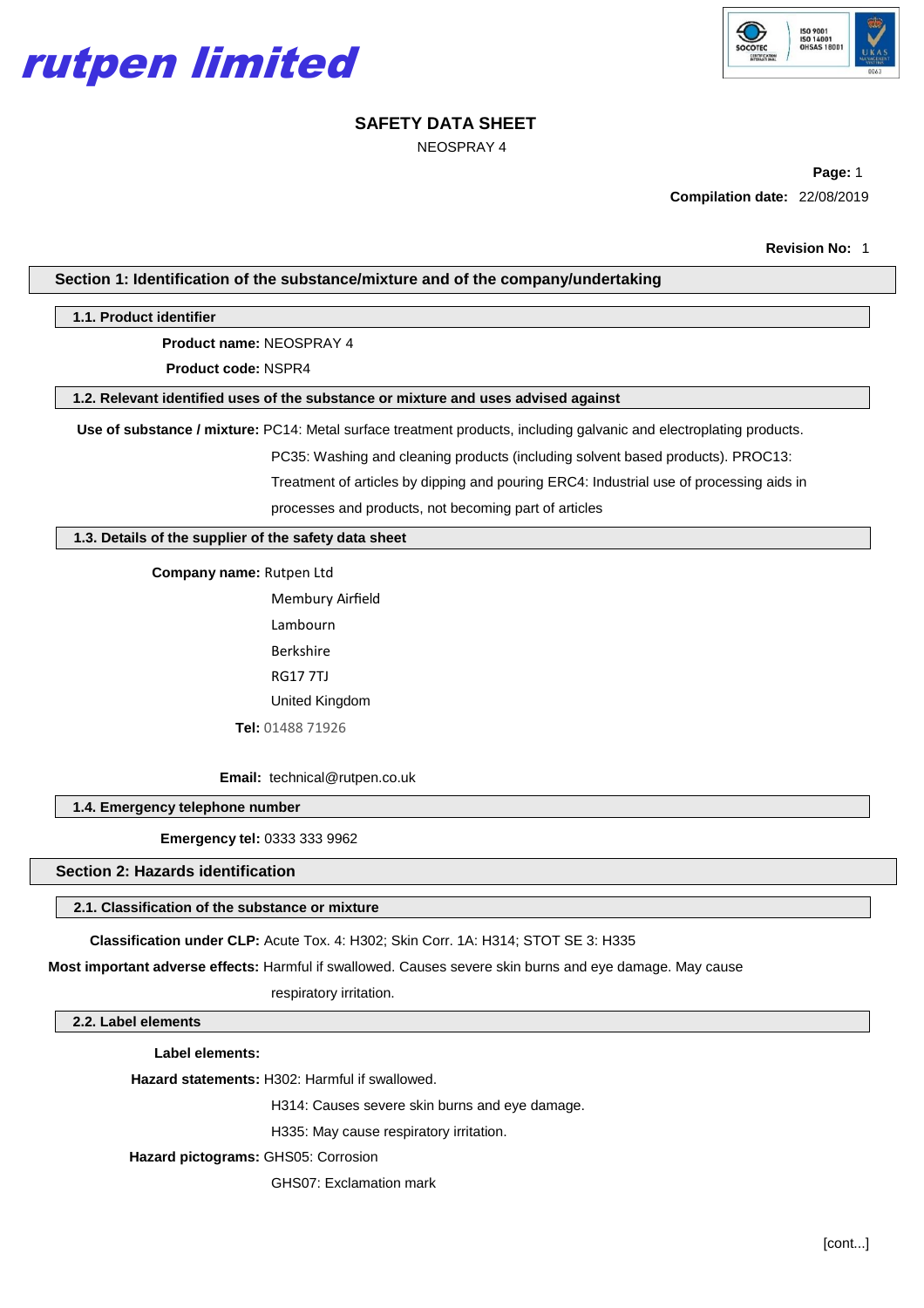



NEOSPRAY 4

**Page:** 2



**Signal words:** Danger

**Precautionary statements:** P280: Wear protective gloves/protective clothing/eye protection/face protection.

P301+P312: IF SWALLOWED: Call a POISON CENTRE or doctor if you feel unwell.

P304+P340: IF INHALED: Remove person to fresh air and keep comfortable for

breathing.

P305+P351+P338: IF IN EYES: Rinse cautiously with water for several minutes. Remove

contact lenses, if present and easy to do. Continue rinsing.

P312: Call a POISON CENTRE or doctor if you feel unwell.

P321: Specific treatment (see instructions on this label)

**2.3. Other hazards**

**PBT:** This product is not identified as a PBT/vPvB substance.

## **Section 3: Composition/information on ingredients**

**3.2. Mixtures**

### **Hazardous ingredients:**

## POTASIUM SILICATE - REACH registered number(s): A REGISTRATION NUMBER IS NOT AVAILABLE FOR THIS SUBSTANCE AS THE SUBSTANCE

| <b>EINECS</b> | CAS.       | PBT/WEL | <b>CLP Classification</b>                 | Percent |
|---------------|------------|---------|-------------------------------------------|---------|
| 238-878-4     | 14808-60-7 |         | LAcute Tox. 4: H302; Skin Irrit. 2: H315; | 10-30%  |
|               |            |         | Eye Irrit. 2: H319; STOT SE 3: H335       |         |

POTASSIUM CARBONATE - REACH registered number(s): 01-2119532646-36XXXX

| 209-529-3 | 584-08-7 | Skin Irrit. 2: H315; Eye Irrit. 2: H319; | 10% |
|-----------|----------|------------------------------------------|-----|
|           |          | STOT SE 3: H335                          |     |

POTASSIUM PHOSPHATE TRIBASIC - REACH registered number(s): 01-2119971078-30-XXXX

| 231-907-1 | 7778-53-2 | Skin Irrit. 2: H315; Eye Dam. 1: H318 | l-10% |
|-----------|-----------|---------------------------------------|-------|
|           |           |                                       |       |

TRISODIUM NITRILOTRIACETATE - REACH registered number(s): 01-2119519239-36-XXXX

| 225-768-6 | 5064-31-3 | Carc. 2: H351; Acute Tox. 4: H302; Eye | 1-10% |
|-----------|-----------|----------------------------------------|-------|
|           |           | Irrit. 2: H319                         |       |

## POTASSIUM HYDROXIDE - REACH registered number(s): 01-2119487136-33-XXXX

| 215-181-3 | 1310-58-3 | $\overline{\phantom{0}}$ | Acute Tox. 4: H302; Skin Corr. 1A: | $1 - 10%$ |  |
|-----------|-----------|--------------------------|------------------------------------|-----------|--|
|           |           |                          | H314                               |           |  |

## **Section 4: First aid measures**

**4.1. Description of first aid measures**

**Skin contact:** Wash immediately with plenty of soap and water.

**Eye contact:** Bathe the eye with running water for 15 minutes.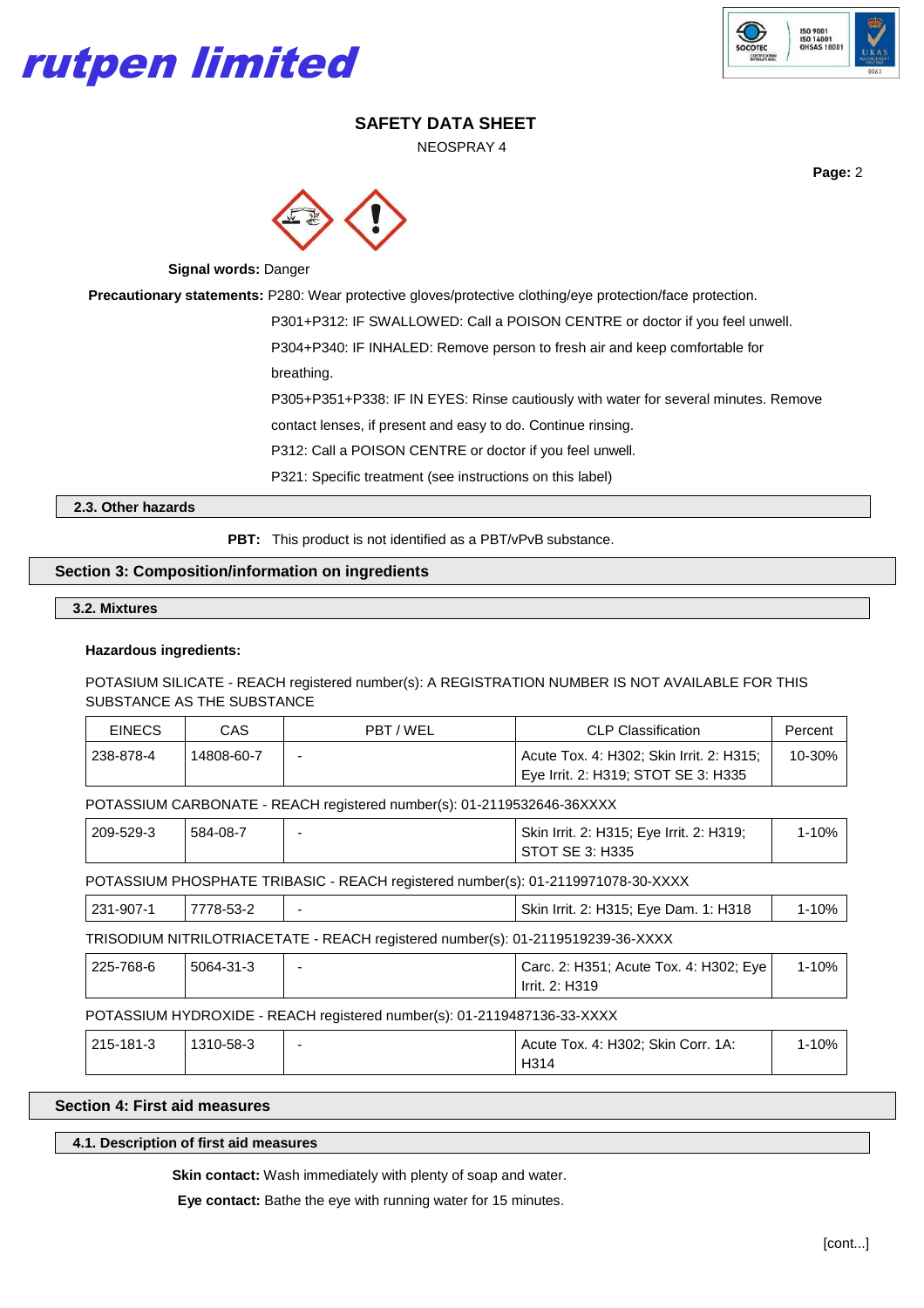



NEOSPRAY 4

**Page:** 3

**Ingestion:** Wash out mouth with water. Do not induce vomiting. If conscious, give half a litre of water

to drink immediately. Consult a doctor.

**Inhalation:** Remove casualty from exposure ensuring one's own safety whilst doing so. Consult a

doctor.

### **4.2. Most important symptoms and effects, both acute and delayed**

**Skin contact:** There may be mild irritation at the site of contact.

**Eye contact:** There may be irritation and redness.

**Ingestion:** There may be soreness and redness of the mouth and throat. Inhalation of fumes from the stomach may cause symptoms similar to direct inhalation.

**Inhalation:** There may be irritation of the throat with a feeling of tightness in the chest. Drowsiness or mental confusion may occur.

**Delayed / immediate effects:** Immediate effects can be expected after short-term exposure.

**4.3. Indication of any immediate medical attention and special treatment needed**

**Immediate / special treatment:** Not applicable.

**Section 5: Fire-fighting measures**

**5.1. Extinguishing media**

**Extinguishing media:** Suitable extinguishing media for the surrounding fire should be used. Use water spray

to cool containers.

#### **5.2. Special hazards arising from the substance or mixture**

**Exposure hazards:** In combustion emits toxic fumes.

**5.3. Advice for fire-fighters**

**Advice for fire-fighters:** Wear self-contained breathing apparatus. Wear protective clothing to prevent contact

with skin and eyes.

# **Section 6: Accidental release measures**

**6.1. Personal precautions, protective equipment and emergency procedures**

**Personal precautions:** Refer to section 8 of SDS for personal protection details. If outside do not approach from

downwind. Mark out the contaminated area with signs and prevent access to

unauthorised personnel. Turn leaking containers leak-side up to prevent the escape of

liquid. If outside keep bystanders upwind and away from danger point.

## **6.2. Environmental precautions**

**Environmental precautions:** Do not discharge into drains or rivers. Contain the spillage using bunding.

#### **6.3. Methods and material for containment and cleaning up**

**Clean-up procedures:** Absorb into dry earth or sand. Transfer to a closable, labelled salvage container for

disposal by an appropriate method.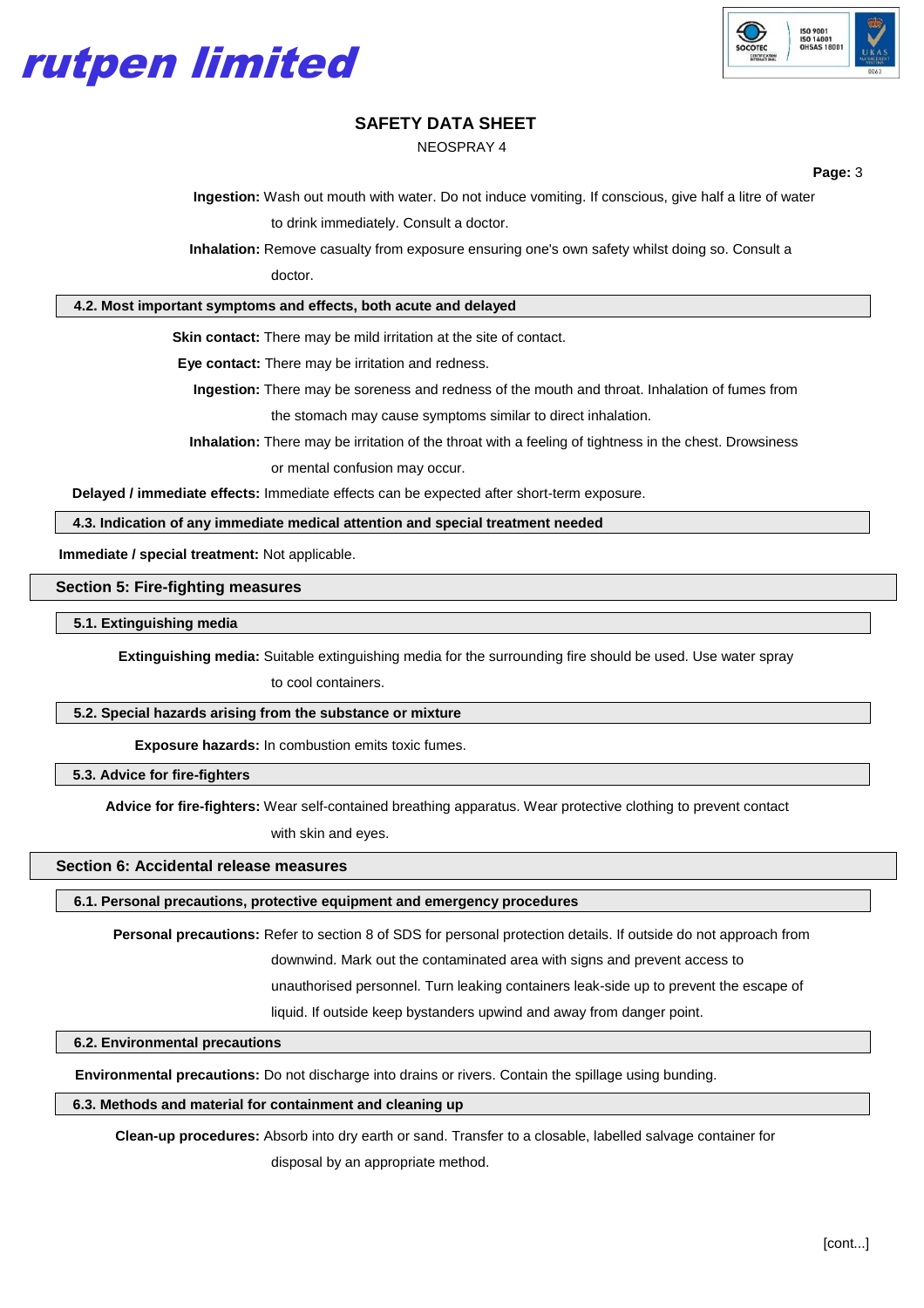



NEOSPRAY 4

**Page:** 4

**6.4. Reference to other sections**

**Reference to other sections:** Refer to section 8 of SDS.

## **Section 7: Handling and storage**

## **7.1. Precautions for safe handling**

**Handling requirements:** Ensure there is sufficient ventilation of the area. Do not handle in a confined space.

Avoid the formation or spread of mists in the air.

#### **7.2. Conditions for safe storage, including any incompatibilities**

**Storage conditions:** Store in a cool, well ventilated area. Keep container tightly closed.

## **7.3. Specific end use(s)**

**Specific end use(s):** No data available.

**Section 8: Exposure controls/personal protection**

**8.1. Control parameters**

#### **Hazardous ingredients:**

## **POTASSIUM HYDROXIDE**

## **Workplace exposure limits: Respirable dust Respirable dust**

| State | 8 hour TWA | 15 min. STEL     | 8 hour TWA | 15 min. STEL |
|-------|------------|------------------|------------|--------------|
| UK    |            | $2 \text{ mg/m}$ |            |              |

**DNEL/PNEC Values**

**DNEL / PNEC** No data available.

**8.2. Exposure controls**

**Engineering measures:** Ensure there is sufficient ventilation of the area.

**Respiratory protection:** Self-contained breathing apparatus must be available in case of emergency.

**Hand protection: Protective gloves.** 

**Eye protection:** Safety glasses. Ensure eye bath is to hand.

**Skin protection: Protective clothing.** 

## **Section 9: Physical and chemical properties**

## **9.1. Information on basic physical and chemical properties**

**State:** Liquid

**Colour:** Yellow-brown

**Odour:** Mild detergent

**Evaporation rate:** No data available.

**Oxidising: Non-oxidising (by EC criteria)** 

**Solubility in water:** Miscible in all proportions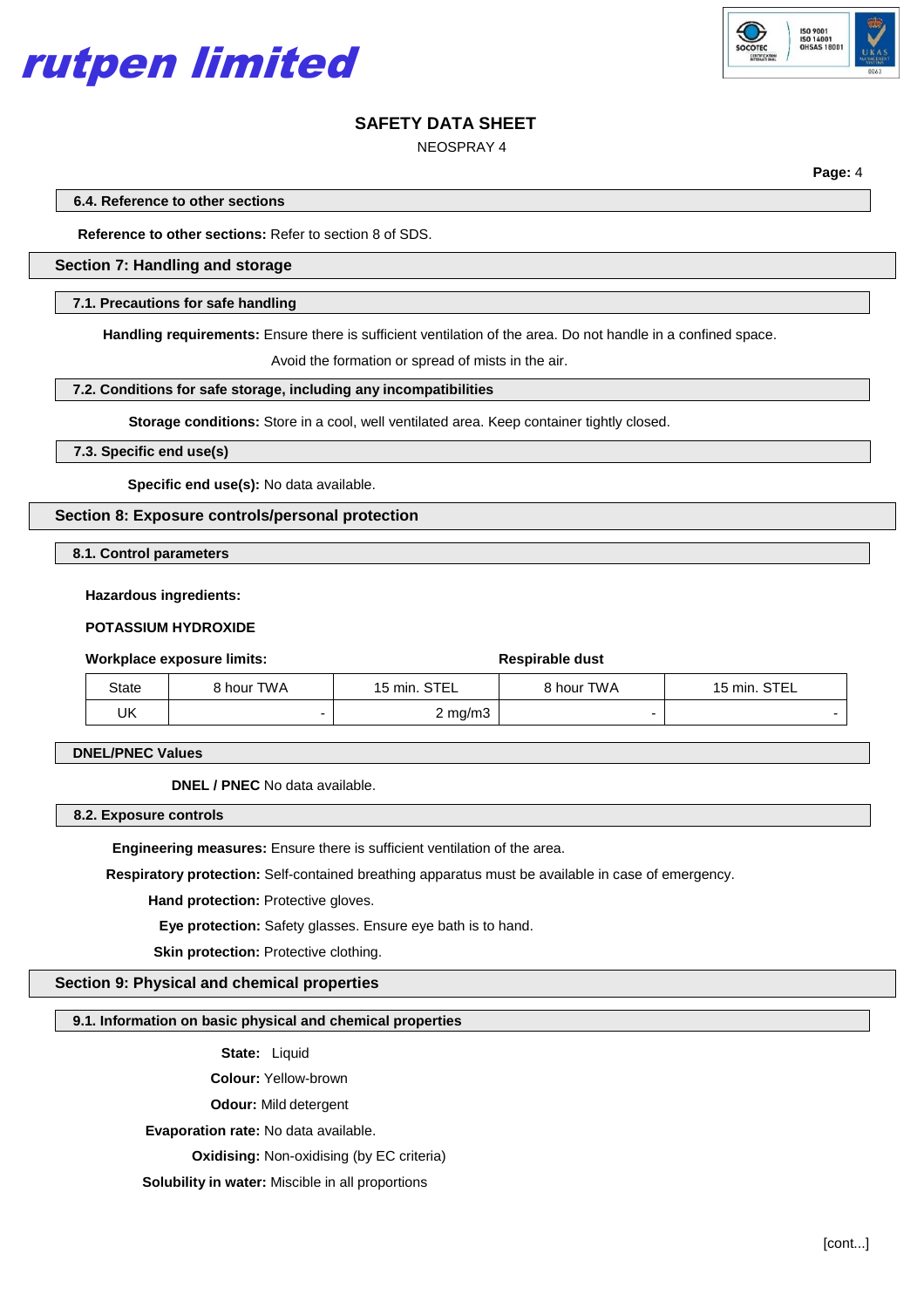



**Page:** 5

# **SAFETY DATA SHEET**

NEOSPRAY 4

| <b>Viscosity: Non-viscous</b>                           |                                                |                                                        |                                  |
|---------------------------------------------------------|------------------------------------------------|--------------------------------------------------------|----------------------------------|
| <b>Boiling point/range °C:</b> No data available.       |                                                | Melting point/range°C: No data available.              |                                  |
| <b>Flammability limits %: lower:</b> No data available. |                                                |                                                        | <b>upper:</b> No data available. |
|                                                         | Flash point <sup>°</sup> C: No data available. | <b>Part.coeff. n-octanol/water:</b> No data available. |                                  |
| Autoflammability°C: No data available.                  |                                                | Vapour pressure: No data available.                    |                                  |
| <b>Relative density: 1.25</b>                           |                                                |                                                        | pH: >11.5                        |
|                                                         | <b>VOC q/l:</b> No data available.             |                                                        |                                  |

**9.2. Other information**

**Other information:** No data available.

## **Section 10: Stability and reactivity**

**10.1. Reactivity**

**Reactivity:** Stable under recommended transport or storage conditions.

**10.2. Chemical stability**

**Chemical stability:** Stable under normal conditions.

## **10.3. Possibility of hazardous reactions**

**Hazardous reactions:** Hazardous reactions will not occur under normal transport or storage conditions.

Decomposition may occur on exposure to conditions or materials listed below.

## **10.4. Conditions to avoid**

**Conditions to avoid:** Heat.

**10.5. Incompatible materials**

**Materials to avoid:** Strong oxidising agents. Strong acids.

#### **10.6. Hazardous decomposition products**

**Haz. decomp. products:** In combustion emits toxic fumes.

## **Section 11: Toxicological information**

**11.1. Information on toxicological effects**

#### **Hazardous ingredients:**

#### **POTASSIUM HYDROXIDE**

| ORL | $\cup$ $\wedge$ .<br><sub>NA</sub> | LD50<br>__ | $\sim$<br>$\sim$ | na/kc |
|-----|------------------------------------|------------|------------------|-------|
|     |                                    |            |                  |       |

### **Relevant hazards for product:**

| azarc                       | Route | Basis                 |
|-----------------------------|-------|-----------------------|
| Acute toxicity (ac. tox. 4) | ING   | Hazardous: calculated |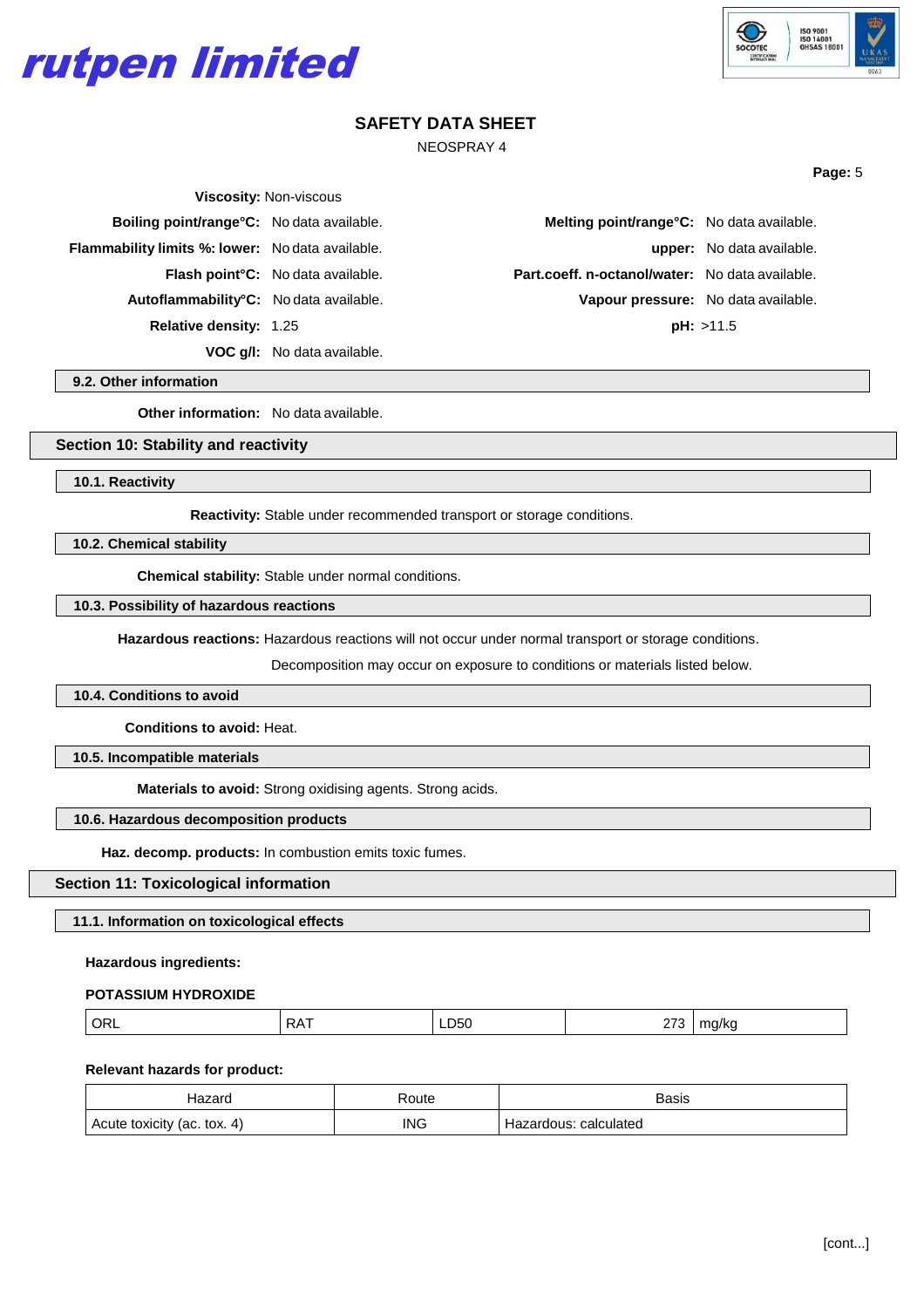



NEOSPRAY 4

**Page:** 6

| l Skin corrosion/irritation_  | DRM | Hazardous: calculated |
|-------------------------------|-----|-----------------------|
| Serious eye damage/irritation | OPT | Hazardous: calculated |
| STOT-single exposure          | INH | Hazardous: calculated |

#### **Symptoms / routes of exposure**

**Skin contact:** There may be mild irritation at the site of contact.

**Eye contact:** There may be irritation and redness.

**Ingestion:** There may be soreness and redness of the mouth and throat. Inhalation of fumes from the stomach may cause symptoms similar to direct inhalation.

**Inhalation:** There may be irritation of the throat with a feeling of tightness in the chest. Drowsiness

or mental confusion may occur.

**Delayed / immediate effects:** Immediate effects can be expected after short-term exposure.

## **Section 12: Ecological information**

**12.1. Toxicity**

**Ecotoxicity values:** No data available.

## **12.2. Persistence and degradability**

**Persistence and degradability:** Biodegradable.

**12.3. Bioaccumulative potential**

**Bioaccumulative potential:** No bioaccumulation potential.

**12.4. Mobility in soil**

**Mobility:** Readily absorbed into soil.

## **12.5. Results of PBT and vPvB assessment**

**PBT identification:** This product is not identified as a PBT/vPvB substance.

**12.6. Other adverse effects**

**Other adverse effects:** Negligible ecotoxicity.

## **Section 13: Disposal considerations**

**13.1. Waste treatment methods**

**Disposal operations:** Transfer to a suitable container and arrange for collection by specialised disposal

company.

**NB:** The user's attention is drawn to the possible existence of regional or national

regulations regarding disposal.

### **Section 14: Transport information**

**14.1. UN number**

**UN number:** UN1760